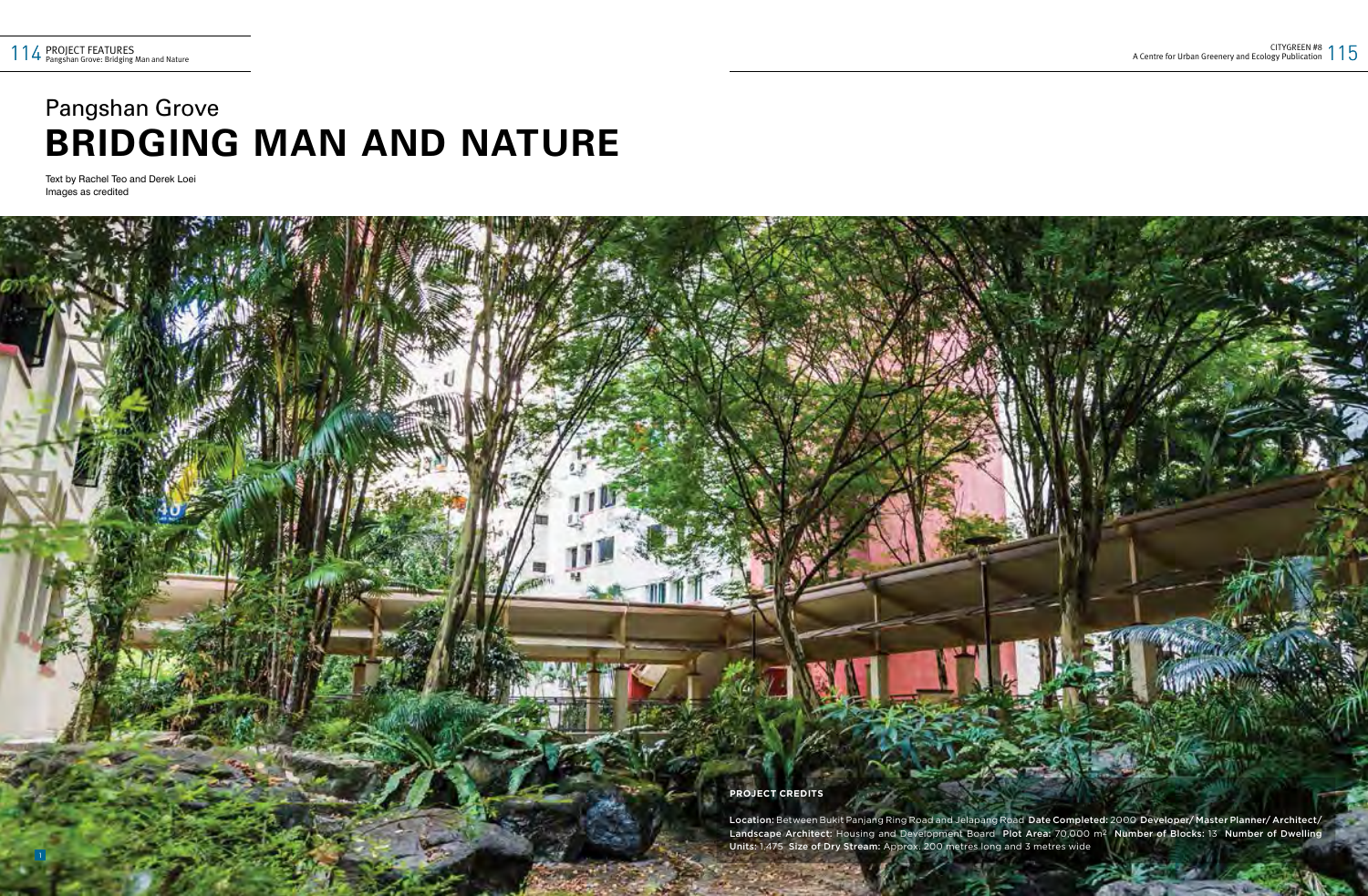In an increasingly concretised city, where buildings dominate, the landscape at Pangshan Grove redefines the experience of landscape in a public housing estate. A dry creek, or man-made stream, enveloped by luscious ferns and overhanging tree branches, runs through the spine of the housing development. On rainy days, the dry creek comes to life as a stream, meandering through a series of rock formations before emptying into a small collection basin at the southern end of the development.

At the time of its design in the 1990s, the idea of introducing water to public housing landscapes had already been conceived. In Pangshan Grove, through careful grading of the ground, surface runoff is directed towards the creek, which in turn channels the water to the as Gunite, was then sprayed on the mesh to bind the materials lowest level on the site.

conferred the Landscape Excellence Assessment Framework (LEAF) Certification for Pangshan Grove. The certificate is given out by National Parks Board (NParks) to recognise developers' efforts in providing greenery and encouraging biodiversity.

## Site Characteristics

### Design **Stream**

Pangshan Grove is located in Bukit Panjang, a town that bears characteristics of its name, "long hill", the literal translation of the Malay words *bukit* and *panjang*. In response to the site's natural sloping terrain, the development was designed to step down gradually towards south, with terracing profiles of the housing blocks reflecting the topography. Thirteen blocks were laid out in two rows along the curves of the site, with a linear landscape space carved out in the centre (Fig. 2, 3). It was this space, coupled with the site's topography, that inspired the landscape architect to envision a stream running through the precinct.

In August 2013, Housing and Development Board (HDB) was nails, and made complete with the planting of tropical vegetation. Essentially, the dry creek serves as a drainage system for the landscape. To create the creek, the earth of the channel, which was originally to be lined with concrete, was covered with steel mesh for reinforcement. A mixture of cement and sand, known together and create an uneven texture. To form the embankments, boulders were anchored to the walls of the channel using steel This transformed a practical drain into an aesthetic yet functional water element (Fig. 1).

Park. Views of the park can be seen through the interstitial spaces formed between blocks, adding to the overall landscape experience of the precinct.

In August 2013, Housing and Development Board (HDB) was conferred the Landscape Excellence Assessment Framework (LEAF) Certification for Pangshan Grove.



Plan of Pangshan Grove (Diagram: Rebecca Sng)



Section of man-made stream (Diagram: Rebecca Sng)

Initially, a three-metre-wide concrete drain with rock arrangements was proposed to occupy the central space between the blocks. The landscape architect, however, imagined a stream running through the landscape. To create this man-made stream, it was necessary to understand how streams occur in the natural environment. This included applying knowledge on geology and hydrology.

To the east of Pangshan Grove sits the Bukit Panjang Neighbourhood to the "waterfall" effect. In designing with the existing topography, The width of the stream was also widened and constricted at various points to complement the river characteristics envisioned. For example, the width of the stream was narrowed where there were drops in levels, causing water to flow at higher velocities, and adding most contours of the land were preserved.

The design of the stream had to negotiate a level difference of nine metres from the northern to southern ends of the site. On the one hand, this posed challenges in creating a landscaped drainage system. On the other, it created opportunities for various natural river features to be explored. At areas where the terrain dips, drops were introduced along the stream, mimicking that of mini waterfalls (Fig. 4). At other parts where the topography was gentler, boulders were placed in the middle of the stream as outcrops, creating rapids similar to white water.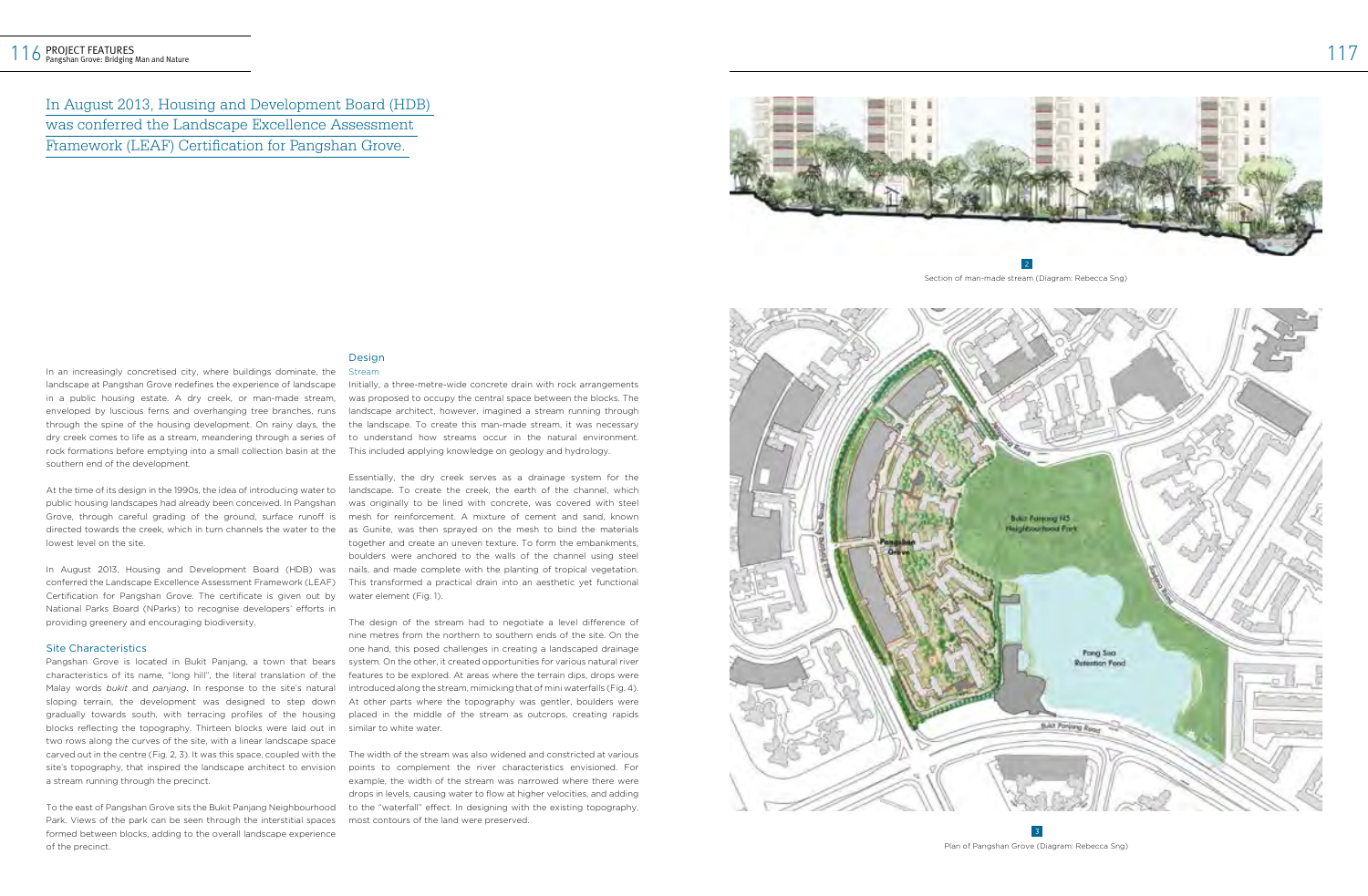